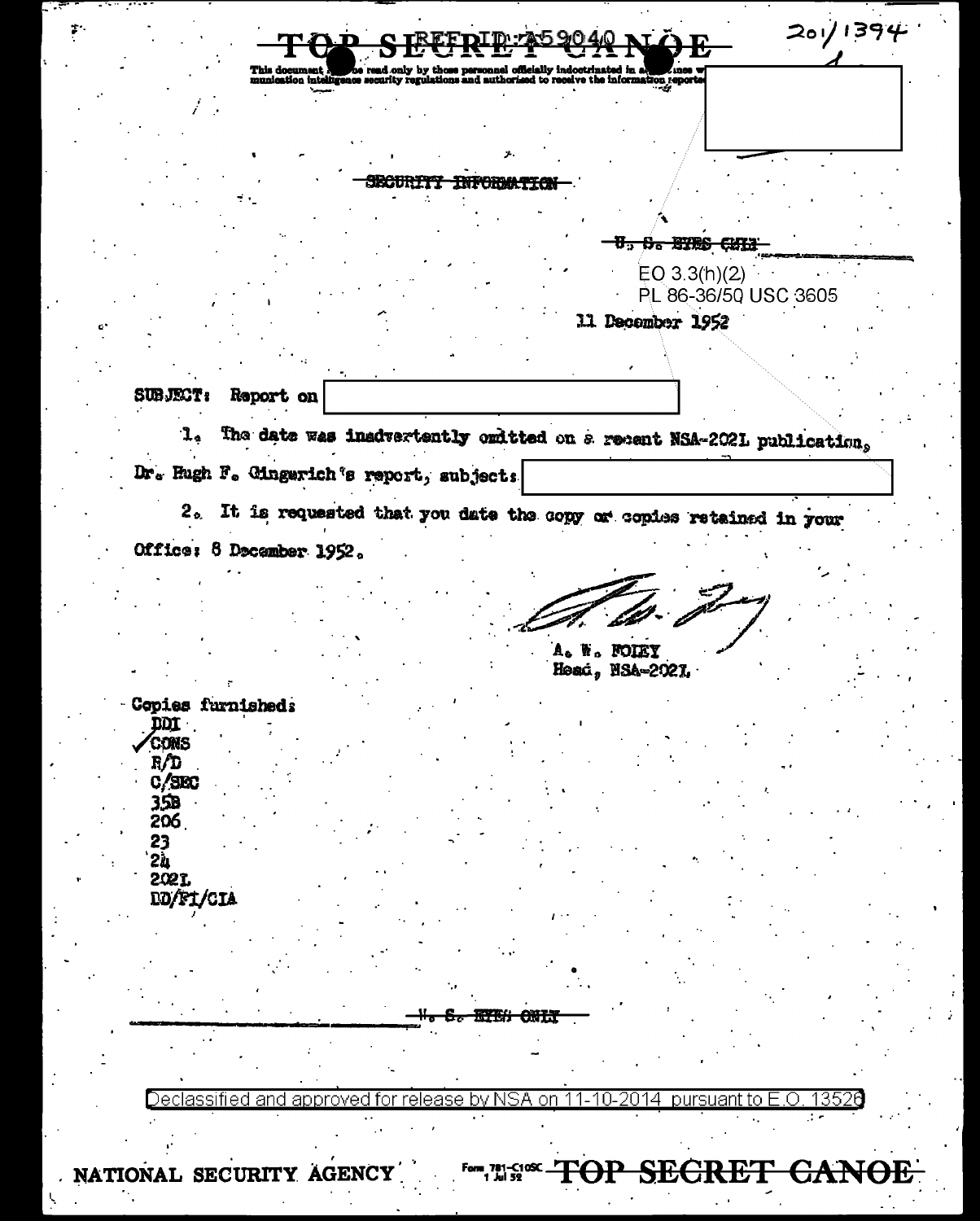**REF. ID: A59040**  $70.$ <del>SEGARTY</del> SUBJECT: 1. The attached report was prepared following my visit to the workshop of the This visit took place during September - October 1952.  $\vec{\xi}^{\lambda}$ HUGA F. GINGERICH **NSA-35E** Published by Nig-2021 Copies furnished: **DDX** CONS<sub>L</sub>  $R/D$  $C/SEC$ EO 3.3(h)(2)<br>PL 86-36/50 USC 3605 35B 206  $\frac{23}{24}$ 2021 DD/FI/CIA ARMED FORCES SECURITY AGENCY form 781-51000 TOP SEGRET <del>CANOE</del>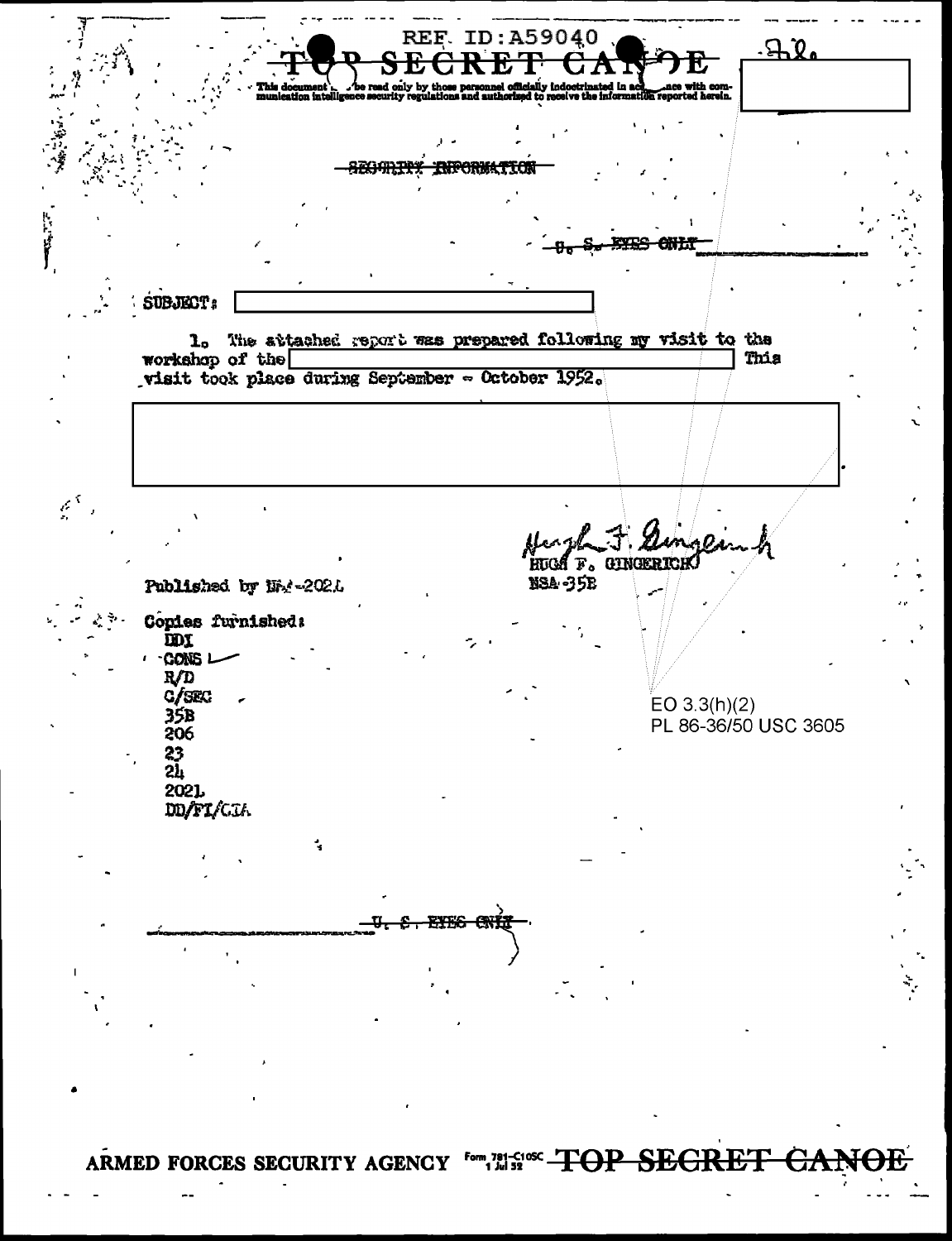SECTIRITY INPORTED

SREE HDFAF9040

nnel officially indostr

<del>S. KYRS MIK</del>

 $EO 3.3(h)(2)$ PL 86-36/50 USC 3605

The one-time pads are printed by an electric typewriter at the rate of 7 characters (or spaces) per second. Up to 5 carbon copies can be produced at the same time.

The randomizing elements (of which there are two  $-$  one for tape production and one for pad production) produce a steady stream of random bauds at a rate of 35 bands per second. The timing of the machine is determined by a multi-contact motor-driven jumping cam. The randomizing process is initiated by a five millisecond closure of one of the jumping cam contacts. Through this contact is applied the plate voltage of a relaxation oscillator gas-type tube. This voltage also is applied through a resistance to a condensor so that the plate voltage versus time curve, for the oscillator tube, is of this form:



The applied voltage is considerably greater than the minimum voltage (shown by dotted line) at which the oscillator oscillates.

The carillator is tuned to approximately one hundred kilocycles per second; but this frequency varies somewhat with the plate voltage. The output of the oscillator is amplified (one minge, gas tube) and drives a flip-flop, producing one change of state of the flip-flop for each eyele of the oscillation.

When the plate voltage on the cacillator tube falls below the minimum, the oscillation stops, the flip flop remains in whichever state it happens to fall until the plate voltage of the oscillator tube is reapplied by the next closure of the jumping came

<u>S. FIZS CAITY</u>

ARMED FORCES SECURITY AGENCY Form, 20136 SECRET CANOE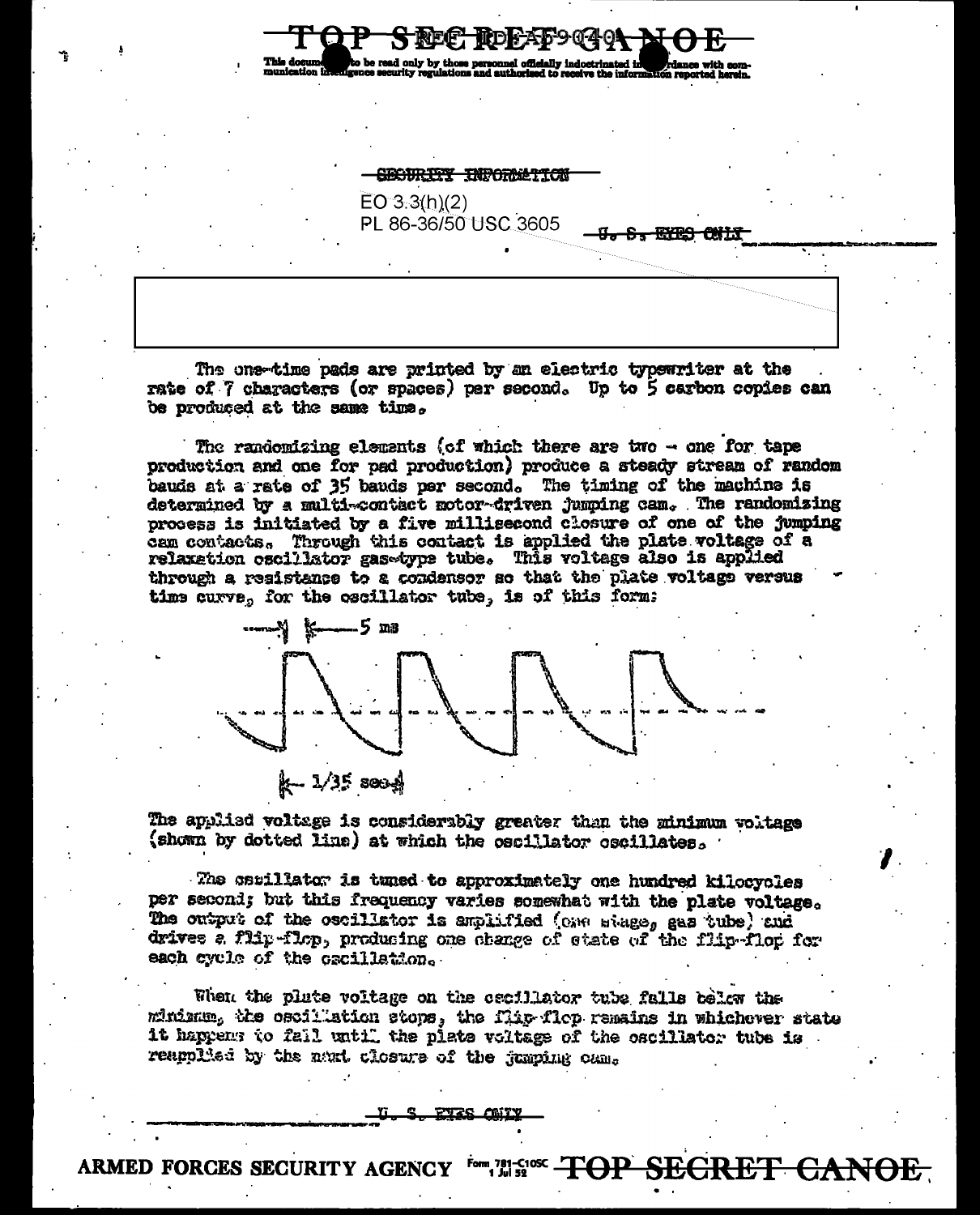**etrinated in al.**<br>--- <sup>abe</sup> informatic officially inde

REF ID: A59040.

**SEGURITY INFORMATION** 

<del>SECRET</del>

## <del>s. Bies onl</del>i

During the time of non-oscillation a polarized relay is set up, according to the state of the flip-flop. The output of this relay determines whether the signal is to be "hole" or "no-hole". The parity of the number of cycles of cacillation determines the delta pattern of the baud stream. Since the mechanical and electrical operation of the plate voltage supply is subject to variations, the time during which the oscillations take place is variable, and the number of cycles per band is determined only within a range of approximately one hundred cycles. Since the result depends only on the parity of the number of cycles, it seems evident that the sequence of bauda produced should be statistically random.

The output of one of the randomizing elements goes directly to a tape punch, the result being assembled five bands to a frame. The output of the other is used to set up a "Christmas Tree", which, after five bauds, is probed and the result is either suppressed (in which case the typewriter does nothing) or is translated into five timed pulses representing the appropriate character. If the pad is to be alphabetic, 26 of the values produce characters, and the other 6 are suppressed. If the pad is to be digital, 30 of the 32 outputs of the "Christmas Tree" are grouped into 10 groups of 3 each, and a shot on any one of the three lines of a group, produces a 5 band signal for the printing of the appropriate digit.

The machine can also be set up so that the five bauds of one "throw" determine whether the next "throw" is to produce an alphabetic or digital character, with the choice of probabilities for a digital character of one half, one quarter, one sighth or one sixteenth.

There are switches on the machine to determine the number of spaces between charactars, the number of characters per group, the number of groups per line, the number of line feeds between lines, the number of lines per page, and the number of line feeds between pages. Whenever a space, line feed or carriage return is executed by the typewriter the character for that "throw" is suppressed. Thus in computing the time for a job; sprees, line feeds, and carriage returns must be counted as well as characters, Maximum line length is 68 characters and/or spaces per line.

There is provision for suppressing "q" and "s" when they occur as results of a "throw" for the first character of an alphabetic or mixed group. Whenever a suppression of a character occurs the time of that "throw", i.e., one seventh of a second, is lost.

<del>V. O. WIS JUIT</del>

ARMED FORCES SECURITY AGENCY Form 781-51052 TOP SECRET <del>CANOE</del>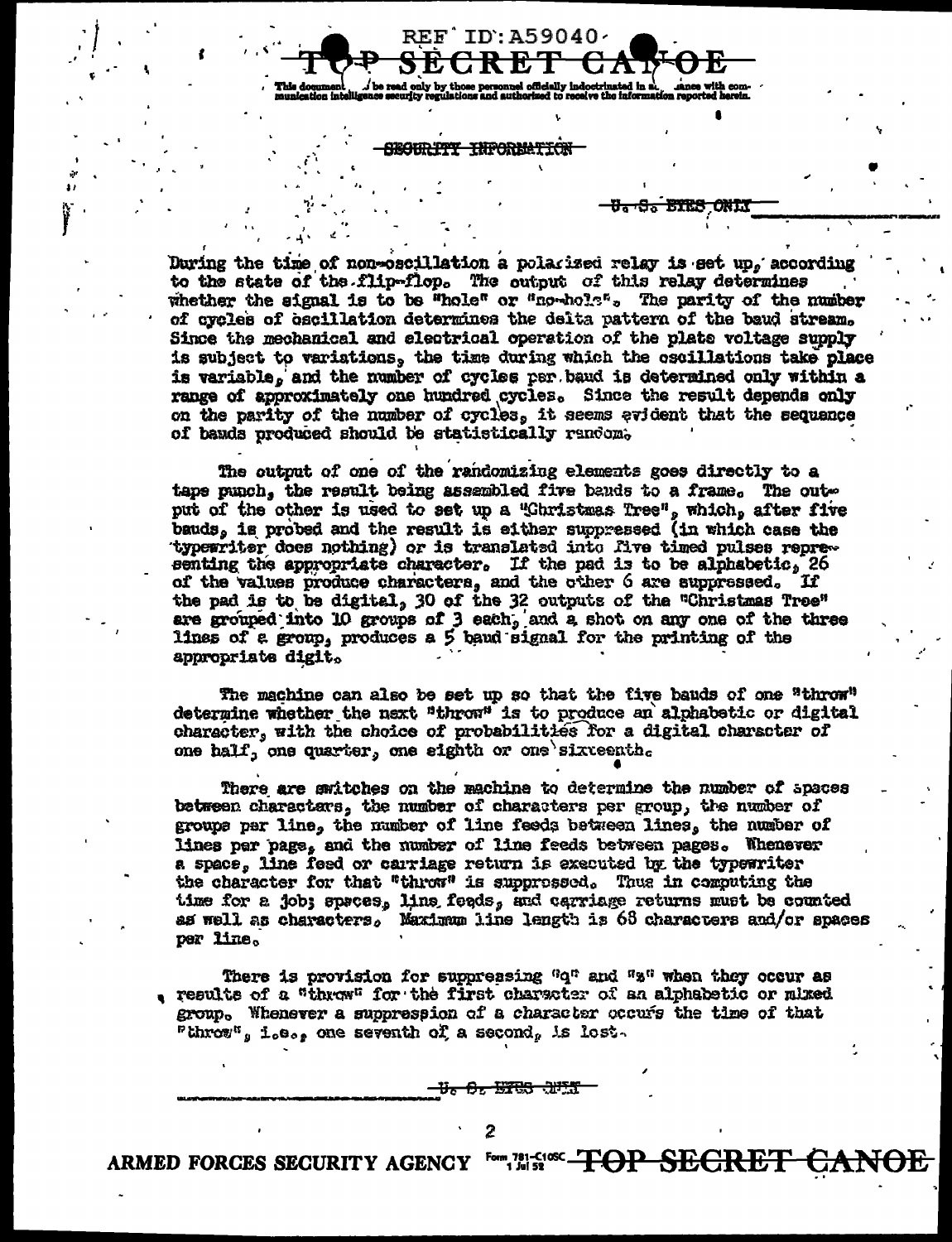<del>ECURITY INFORMATO</del>

**REF ID:A59040** 

<del>S. BIBS</del>

EO  $3.3(h)(2)$ PL 86-36/50 USC 3605

The machine may be set up so that if, in a given line, a character (digit or letter) has previously occurred it will be subsequently suppressed. The result is a randomly scrambled complete alphabet, or sequence of ten digita, for each line.

There are two sets of six counters each. One set is used normally with the tape producing die, one counter for a character count, and the other five for levelwise counting of "holes". The other set of counters is normally used with the pad producing die, one counter for a character count, and the other five for character category counts. The die for pad producing can alternatively be connected to the levelwise counters.

Stepping at both ends is controlled by the input keyboard or taps reader. Whenever the deciphering wait gets out of phase-with the enciphering unit, a plain language signal is to be sent back requesting a new start at the next block. Blocks are probably to be fifty characters long, block numbers being printed on both tapes, which are to be produced similtaneously by a single punch, using specially prepared rolls of pairs of tape with carbon paper between,

<del>t. S. WISS ONIX</del>

ARMED FORCES SECURITY AGENCY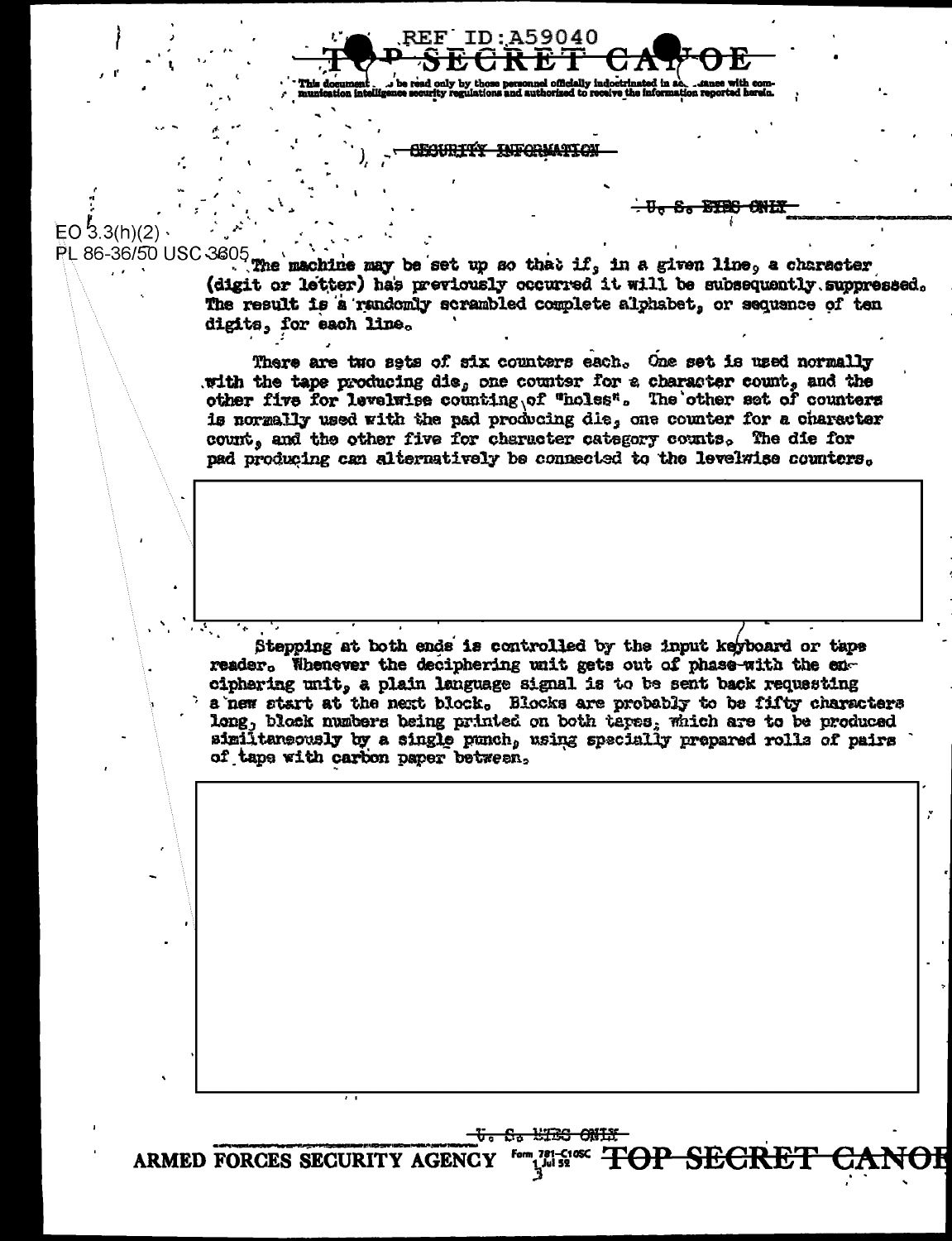

ARMED FORCES SECURITY AGENCY for THE SING TOP SECRET CANOE